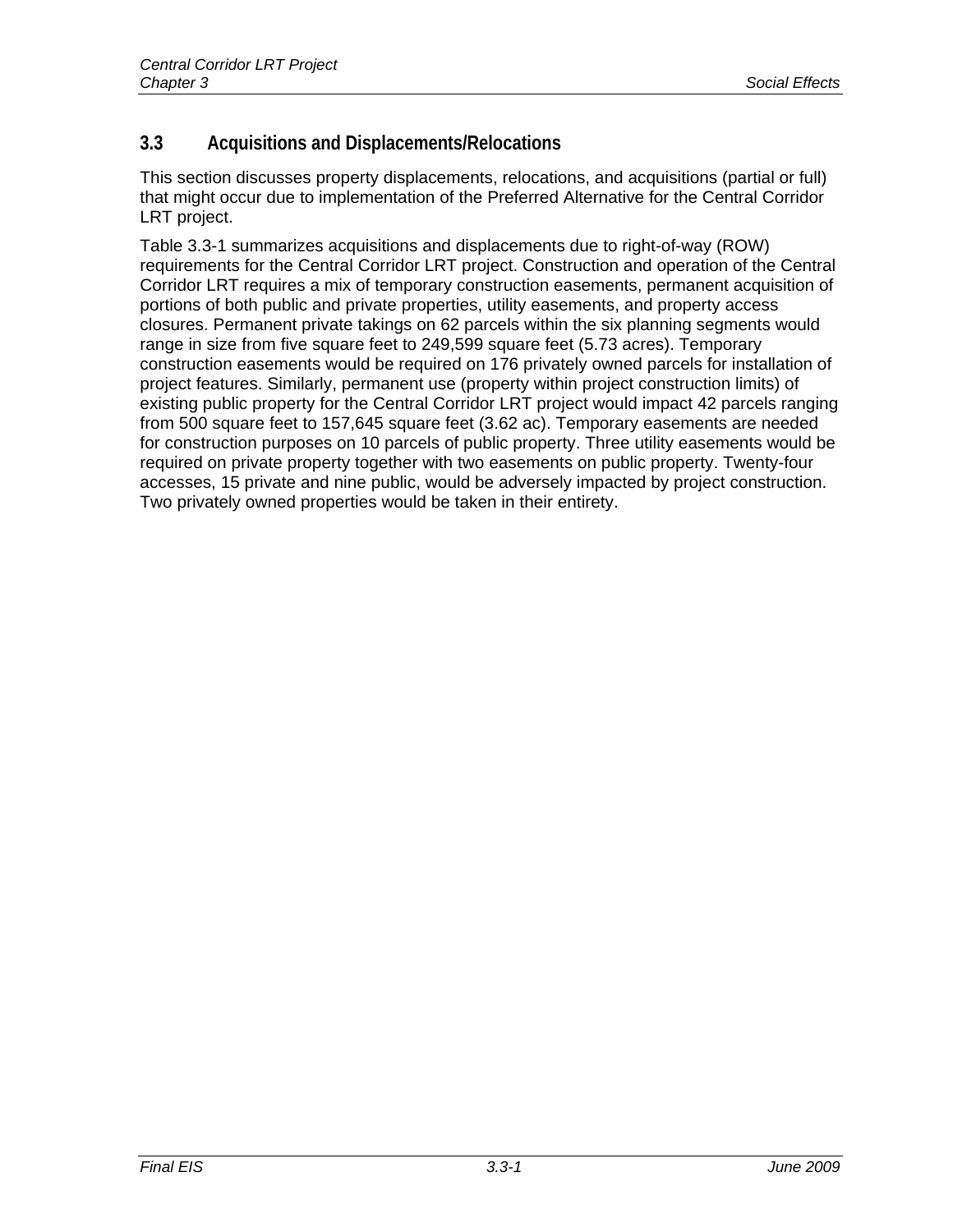| $1.34$ and $1.31$ and $1.34$ and $1.34$ and $1.34$<br>.<br>ייישטייפי |                                              |                    |                                      |                                                                                                    |                   |                                      |                              |                             |                             |
|----------------------------------------------------------------------|----------------------------------------------|--------------------|--------------------------------------|----------------------------------------------------------------------------------------------------|-------------------|--------------------------------------|------------------------------|-----------------------------|-----------------------------|
|                                                                      |                                              | <b>Private ROW</b> |                                      |                                                                                                    | <b>Public ROW</b> |                                      |                              |                             |                             |
| <b>Planning Segment</b>                                              | <b>Permanent</b><br><b>Acquisitions</b>      |                    | <b>Temporary</b><br><b>Easements</b> | <b>Permanent</b><br><b>Acquisitions</b>                                                            |                   | <b>Temporary</b><br><b>Easements</b> | <b>Utility</b><br><b>ROW</b> | <b>Access</b><br>Change     | <b>Full</b><br><b>Takes</b> |
|                                                                      | <b>Number</b><br><b>of</b><br><b>Parcels</b> | <b>Acres</b>       | <b>Number of</b><br><b>Parcels</b>   | <b>Number</b><br><b>Number of</b><br><b>of</b><br><b>Acres</b><br><b>Parcels</b><br><b>Parcels</b> |                   | <b>Number</b>                        | <b>Number</b>                | <b>Number</b><br>of Parcels |                             |
| Downtown St. Paul                                                    | 8                                            | 7.68               | 25                                   | 6                                                                                                  | 1.55              | $\overline{2}$                       | $\mathbf 0$                  | 3                           | $\overline{2}$              |
| Capitol Area                                                         | 5                                            | 0.06               | 18                                   | 12                                                                                                 | 6.02              | 3                                    | $\mathbf 0$                  | 10                          | $\mathbf 0$                 |
| Midway East                                                          | 18                                           | 0.47               | 73                                   | 1                                                                                                  | 0.47              | 0                                    | $\overline{2}$               | 1                           | 0                           |
| Midway West                                                          | 16                                           | 0.36               | 24                                   | 1                                                                                                  | 1.59              | 0                                    |                              | $\Omega$                    |                             |
| University/Prospect<br>Park                                          | 16                                           | 0.69               | 31                                   | 18                                                                                                 | 13.01             | 5                                    | $\overline{2}$               | 10                          | $\Omega$                    |
| Downtown<br>Minneapolis                                              | 0                                            | $\mathbf{0}$       | 5                                    | 4                                                                                                  | 4.03              | $\mathbf 0$                          | $\Omega$                     | $\mathbf 0$                 | $\Omega$                    |
| Total                                                                | 63                                           | 9.25               | 176                                  | 42                                                                                                 | 26.67             | 10                                   | 5                            | 24                          | 3                           |

# **Table 3.3-1 Acquisitions, Displacements, and Relocations by Planning Segment**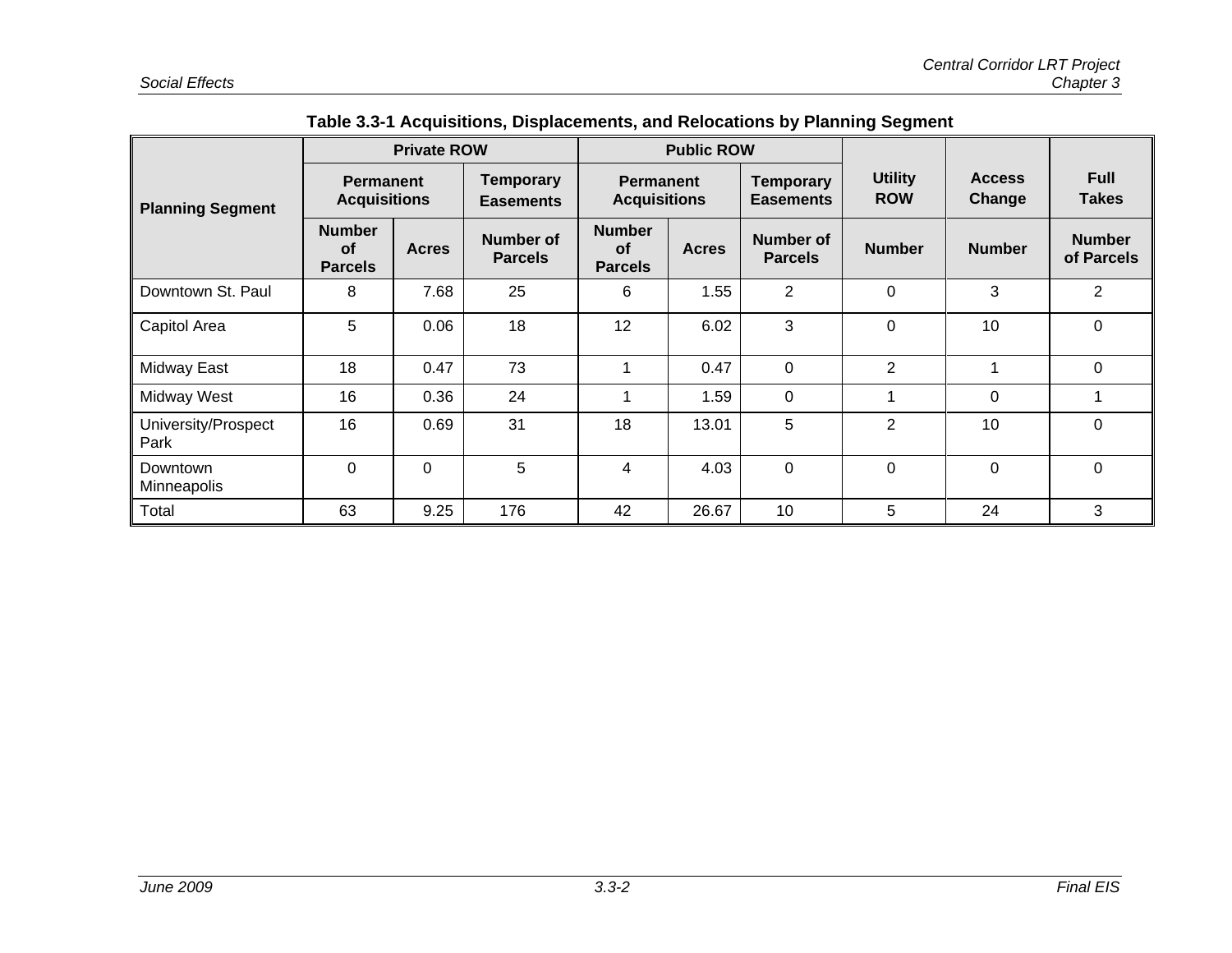# **3.3.1 Legal and Regulatory Overview**

Federal and state laws require that property owners be paid fair market value for their land and buildings, and that they be assisted in finding replacement business sites or dwellings. For displaced residents, the Uniform Relocation and Real Property Assistance Act of 1970, as amended, requires that replacement housing must be "decent, safe, and sanitary," and be functionally equivalent in the number of rooms and living space, location, and general improvements. Replacement dwellings must meet all minimum federal housing requirements and conform to state and local occupancy codes. Relocation assistance will follow the guidelines set forth in Title 49, Part 24 of the Code of Federal Regulations (49 CFR Part 24 and FTA Circular 5010.1C dated October 1, 1998, as amended). Relocation benefits may be available to businesses, and non-profit organizations that may be displaced. Payments may be made for:

- Moving costs
- Tangible personal property loss as a result of relocation or discontinuance of operations
- Reestablishment expenses
- Costs incurred in finding a replacement site

#### **3.3.2 Methodology**

The proposed acquisitions, relocations, and displacements were identified using preliminary engineering (PE) design information and approximate ROW requirements.

#### **3.3.3 Existing Conditions**

The Study Area is urban. Development includes business, residential, institutional, and transportation uses. Small urban park areas and numerous public and private utility distribution lines serve the population and land uses along the corridor. Parcel size ranges from 1,742 square feet to 24.2 acres. The maximum "take" of any single parcel, however, will be 5.73 acres.

Existing land uses along the proposed alignment are discussed in Section 3.1, Land Use and Socioeconomics. Small urban park areas located along the proposed alignment are discussed in Section 3.5, Parklands and Recreation Areas, and existing utility locations are discussed in Section 4.10, Electromagnetic Fields and Utilities.

#### **3.3.4 Long-Term Effects**

#### **3.3.4.1 No-Build Alternative**

The No-build alternative would have no positive or negative impact on properties within the Central Corridor.

#### **3.3.4.2 Preferred Alternative**

The AA/DEIS identified partial impacts to 114 parcels and 14 non-residential building acquisitions. The study did not estimate the acreage of new ROW, because this information was not available. Four of the buildings identified in the AA/DEIS have already been acquired as part of the TCF Bank Stadium construction.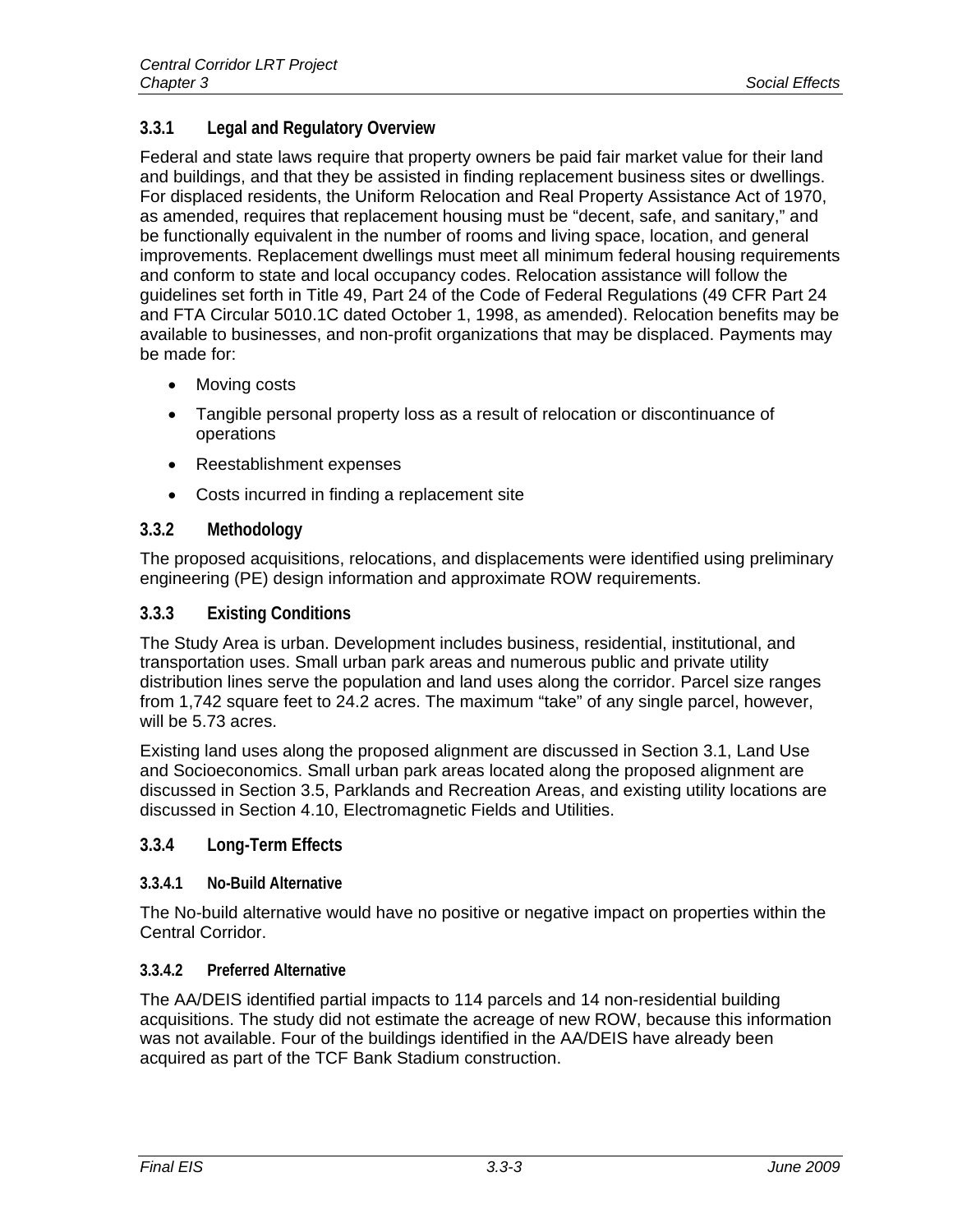Two commercial buildings and the City of Minneapolis Fire Station No. 19 were identified as being displaced in the AA/DEIS. Acquisition of these properties is no longer required because the alignment of the Preferred Alternative avoids these buildings.

Long-term impacts for the Central Corridor LRT project have changed as compared to the impacts identified in the AA/DEIS. In particular, new ROW acquisitions would be required for siting of the Traction Power Substations (TPSS) and the Operations and Maintenance Facility (OMF) because these facilities were not considered in the AA/DEIS. Public property would provide approximately 75 percent of the ROW needed for the project. Only 25 percent would be obtained from private landowners.

#### **Summary of Private Property Impacts**

The Preferred Alternative, including track, stations, TPSS, and the OMF, would require an estimated 9.25 acres of new ROW spread across 63 parcels. The project would not displace any occupied residences or businesses.

Major acquisitions include:

- Two private properties would be taken in their entirety in downtown St. Paul for the OMF site and would require 5.73 acres currently owned by M. Rasoir, LTD and the C.O. Priese law firm, and 1.82 acres currently owned by the Diamond Products Company. The site is currently idle.
- The project would include 13 TPSS and/or signal houses. These would require partial acquisition of up to ten privately owned parcels. No existing buildings or structures will be affected by construction of the TPSS.

#### **Summary of Public Property Impacts**

Changes to 26.67 acres (42 parcels) of existing publicly owned property would be required to accommodate the project. Most of this publicly owned property is currently managed by MnDOT (eight acres) and the University of Minnesota (eight acres). Temporary easements would impact 10 parcels.

The following section, organized by planning segments, provides a detailed analysis of parcels that would be affected by construction of project features.

| <b>Impact Details by Planning Segment</b> |                               |
|-------------------------------------------|-------------------------------|
|                                           | Table 3.3-2 Downtown St. Paul |

| Planning Segment  | <b>Private ROW</b>                 |              | <b>Public ROW</b>                  |              | <b>Utility</b><br><b>ROW</b> | <b>Access</b><br>Change |
|-------------------|------------------------------------|--------------|------------------------------------|--------------|------------------------------|-------------------------|
|                   | <b>Number of</b><br><b>Parcels</b> | <b>Acres</b> | <b>Number of</b><br><b>Parcels</b> | <b>Acres</b> | <b>Number</b>                | <b>Number</b>           |
| Downtown St. Paul |                                    | 7.68         |                                    | 1.55         |                              |                         |

Private property ROW needs will include permanent acquisition of 7.68acres on eight parcels, including:

- The Preferred Alternative (diagonal alignment at 4th and Cedar streets) would affect two parcels and require the acquisition of a vacant commercial building located between East 5th Street and East 4th Street.
- Two privately-owned parcels totaling 7.55 acres (included in overall segment total of 9.25 acres) would be required for the OMF and track approach.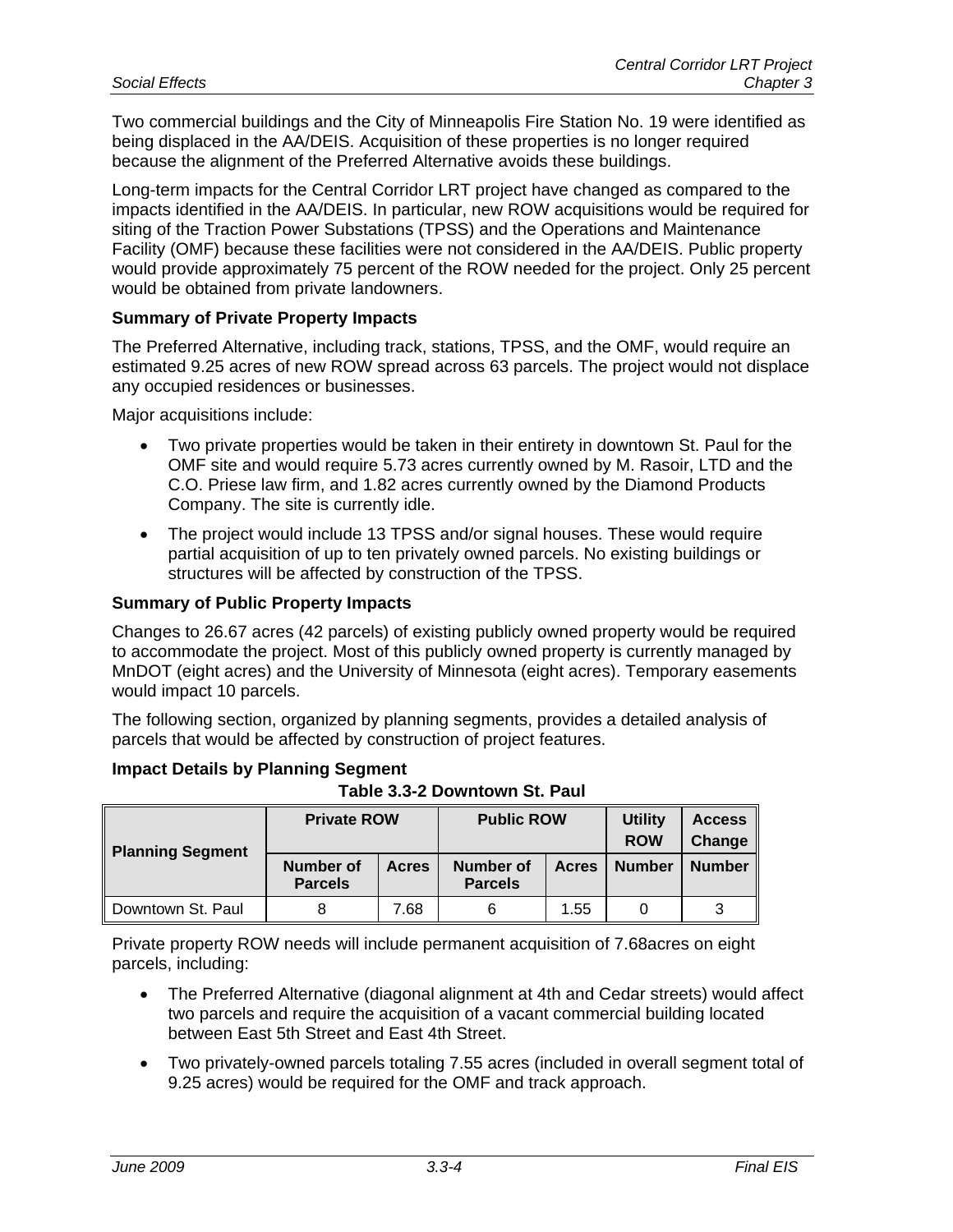Six publicly-owned parcels in downtown St. Paul would be affected for construction of the track, station platforms, and one TPSS. The estimated impact is 1.55 acres of permanent easement.

|                         | <b>Private ROW</b>          |              | <b>Public ROW</b>           |              | <b>Utility</b><br><b>ROW</b> | <b>Access</b><br>Change |
|-------------------------|-----------------------------|--------------|-----------------------------|--------------|------------------------------|-------------------------|
| <b>Planning Segment</b> | Number of<br><b>Parcels</b> | <b>Acres</b> | Number of<br><b>Parcels</b> | <b>Acres</b> | <b>Number</b>                | <b>Number</b>           |
| Capitol Area            | 5                           | 0.06         | 12                          | 6.02         |                              | 10                      |

#### **Table 3.3-3 Capitol Area**

Private property requirements will include acquisition of 0.06 acres from five parcels. The impacts would be primarily narrow strips along the edge of the property that are necessary for sidewalk construction plus a small area for the location of a signal bungalow. Additionally, five parcels would have access changes.

Permanent changes will affect 12 publicly owned properties, with a total permanent impact of 6.02 acres. This impact includes 2.74 acres of MnDOT property associated with I-94. Five properties will have access changes because of the project.

No residential or business properties would be acquired in this segment.

| <b>Planning Segment</b> | <b>Private ROW</b>                 |              | <b>Public ROW</b>                  |              | <b>Utility</b><br><b>ROW</b> | <b>Access</b><br>Change |
|-------------------------|------------------------------------|--------------|------------------------------------|--------------|------------------------------|-------------------------|
|                         | <b>Number of</b><br><b>Parcels</b> | <b>Acres</b> | <b>Number of</b><br><b>Parcels</b> | <b>Acres</b> | <b>Number</b>                | <b>Number</b>           |
| Midway East             | 18                                 | 0.47         |                                    | 0.47         |                              |                         |

**Table 3.3-4 Midway East** 

Private ROW needs will include 0.47 acres of permanent easements on 18 parcels. Most impacts would be to narrow strips along the edge of the property necessary for sidewalk and/or roadway reconstruction. Several ancillary facilities, such as three TPSS, would also affect private parcels. One property, owned by University National Bank, would have access changes.

One publicly owned (MnDOT) parcel (0.47 acre) would be affected.

No residential or business properties would be acquired in this segment.

### **Table 3.3-5 Midway West**

| Planning Segment | <b>Private ROW</b>          |              | <b>Public ROW</b>           |              | <b>Utility</b><br><b>ROW</b> | <b>Access</b><br>Change |
|------------------|-----------------------------|--------------|-----------------------------|--------------|------------------------------|-------------------------|
|                  | Number of<br><b>Parcels</b> | <b>Acres</b> | Number of<br><b>Parcels</b> | <b>Acres</b> | <b>Number</b>                | <b>Number</b>           |
| Midway West      | 16                          | 0.36         |                             | 1.59         |                              |                         |

Private property impacts in this planning segment will include 0.36 acres from 16 parcels. Most of the impact would be necessary to meet minimum sidewalk standards and for retaining wall construction. Three parcels would be impacted by two TPSS and a signal house.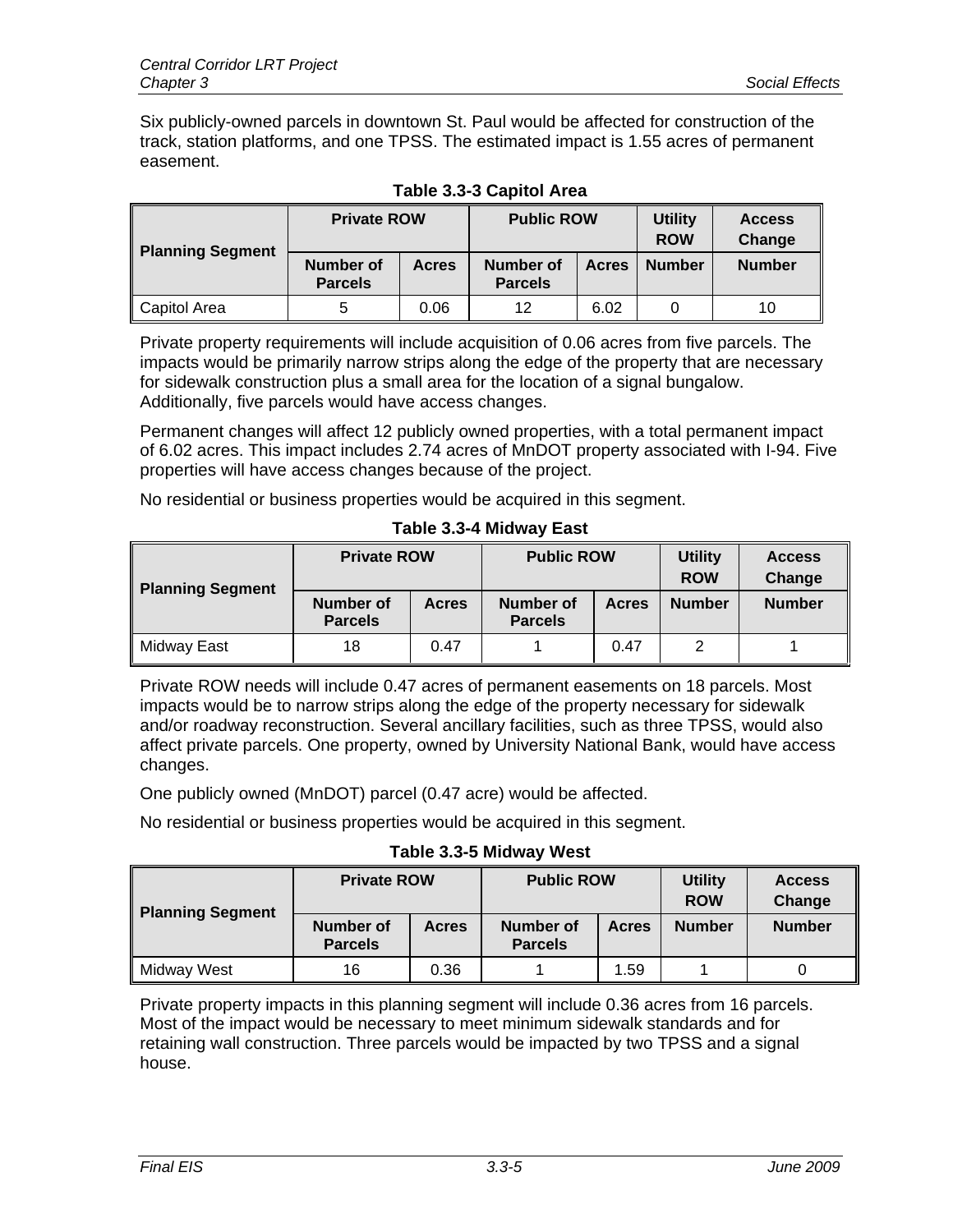A total of 1.59 acres of public property (MnDOT) will be required at the TH 280 LRT bridge crossing.

No residential or business properties would be acquired in this segment.

|                               | <b>Private ROW</b>                 |              | <b>Public ROW</b>           |              | <b>Utility</b><br><b>ROW</b> | <b>Access</b><br>Change |
|-------------------------------|------------------------------------|--------------|-----------------------------|--------------|------------------------------|-------------------------|
| <b>Planning Segment</b>       | <b>Number of</b><br><b>Parcels</b> | <b>Acres</b> | Number of<br><b>Parcels</b> | <b>Acres</b> | <b>Number</b>                | <b>Number</b>           |
| University/Prospect<br>∥ Park | 16                                 | 0.69         | 18                          | 13.01        | 2                            | 10                      |

#### **Table 3.3-6 University/Prospect Park**

Sixteen privately owned parcels would be affected by the need for new ROW in this planning segment with a total impact of 0.69 acre. Most of the impact would be necessary to meet minimum sidewalk standards and for roadway reconstruction. One parcel would be impacted by a TPSS. Two buildings would be partially impacted, including one owned by Boeser, Inc. (currently vacant) and one owned by Prospect Park Properties, LLC. Three properties would have changes to six accesses.

Eighteen publicly owned properties would be impacted, including 13.01 acres for track, roadway, and sidewalk construction. Eleven of these parcels are identified as the U of M, with impacts related to sidewalk construction and station/platform construction. Two properties would have changes to four accesses.

| <b>Planning Segment</b> | <b>Private ROW</b>                 |              | <b>Public ROW</b>                           |      | <b>Utility</b><br><b>ROW</b> | <b>Access</b><br>Change |
|-------------------------|------------------------------------|--------------|---------------------------------------------|------|------------------------------|-------------------------|
|                         | <b>Number of</b><br><b>Parcels</b> | <b>Acres</b> | Number of<br><b>Acres</b><br><b>Parcels</b> |      | <b>Number</b>                | <b>Number</b>           |
| Downtown<br>Minneapolis |                                    |              | 4                                           | 4.03 |                              |                         |

**Table 3.3-7 Downtown Minneapolis** 

There would be no acquisition of private property in this segment.

Four publicly owned parcels would be affected by the Preferred Alternative, with an estimated impact of 4.03 acres.

No residential or business properties would be acquired in this segment.

#### **3.3.5 Short-Term Construction Effects**

Short-term impacts to properties are primarily related to construction activities that involve temporary construction easements. Project construction would require temporary modification or closure of some existing property accesses, elimination of some on-street parking, and re-routing or closure of selected, intersecting streets.

Nearly 176 privately owned parcels would be affected by temporary easements for construction. Three privately owned parcels would be affected by utility easements.

Ten publicly owned parcels would have temporary easements for construction and two easements for utility work.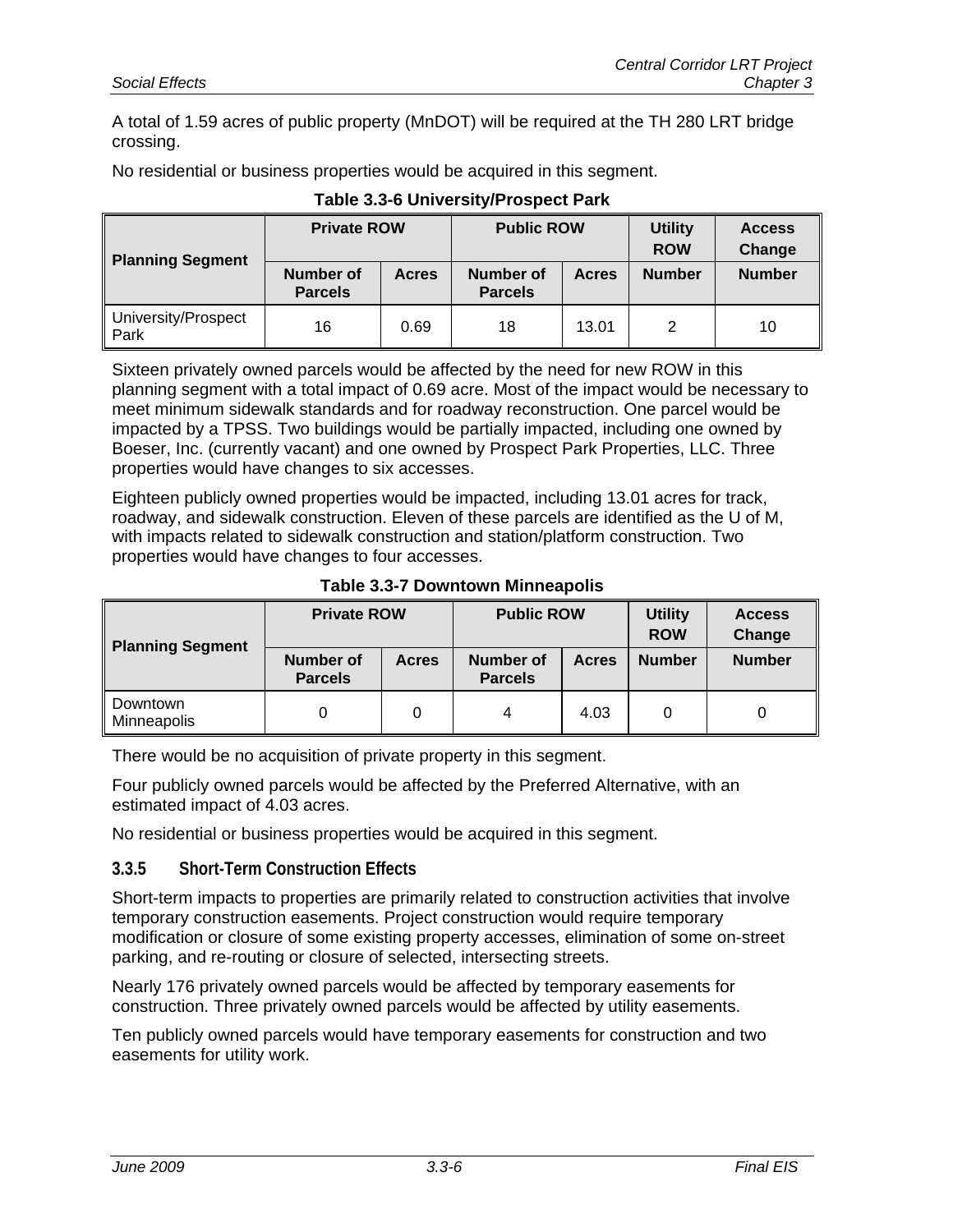### **3.3.6 Mitigation**

The Minnesota Department of Transportation, acting for the Metropolitan Council will, acquire all lands, easements, and ROW required for the Central Corridor LRT. Although some lands will be acquired through fee purchase, other property will be acquired through temporary or permanent easements. All property acquired by MnDOT will be transferred to the Metropolitan Council upon completion of the project. Where public property is to be acquired, the Metropolitan Council will arrange for transfer of the property from the affected government unit to the Council. Where private property is to be acquired, the Metropolitan Council, with the assistance of MnDOT, will acquire that property in full compliance with the Uniform Relocation Assistance and Real Property Acquisition Act of 1970, as amended (42 USC 4601 et. seq.), and 49 CFR, Part 24. FTA Circular 5010.1C dated October 1, 1998, as amended, will apply to Central Corridor LRT real estate acquisitions.

Impacts related to temporary changes to parking and access will be mitigated by providing development of a Construction Outreach Coordination Plan during final design. The plan will detail planned activities during construction, partnerships, and specific programs to assist local businesses and residents affected by construction and methods to minimize adverse impacts during construction of the project.